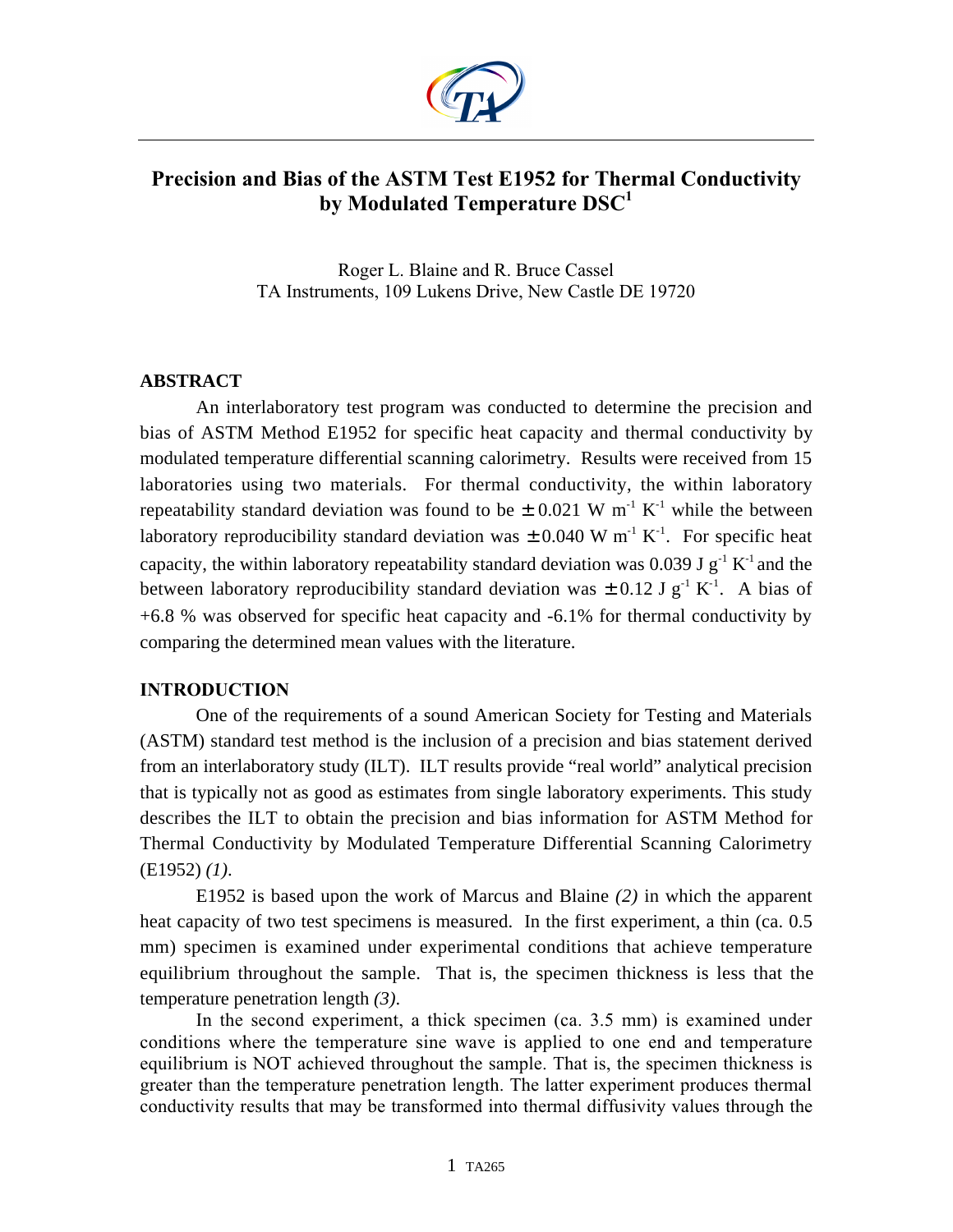use of specific heat capacity results (derived from the first experiment) and specimen density.

These results are mathematical treated by the approach described by Blaine and Marcus *(4)* and described in E1952 to obtain thermal conductivity. An alternative mathematical treatment has been proposed by Simon, Sobieski and McKenna *(5)*.

# **EXPERIMENTAL**

\_\_\_\_\_\_\_\_\_\_\_\_\_\_\_\_

Two polymeric performance standards were obtained from the Laboratory of the Government Chemist, British National Physical Laboratory, a national reference laboratory. These include poly(methylmethacrylate) (PMMA) and poly(amide) (PA). The PMMA and PA samples were supplied as  $5 \times 30 \times 30$  cm slabs that were turned down on a lathe (using slow speed and no lubricant) to the 6.3 mm diameter rods called for in E1952. The rods were then lathe cut and the ends polished to achieve both the thin and thick test specimens. Each laboratory was supplied with 5 individual test specimens for testing. A third polymer sample, poly(styrene) (PS), was used as a method calibration material. It was obtained from the thermal conductivity kit supplied by TA Instruments (P/N 915064.901).

The experimental protocol calls for temperature calibration using ASTM Method for Temperature Calibration (E967) *(1)* and a 99.99+% pure indium sample supplied. The heat flow signal is approximately calibrated using the heat of fusion of the same indium using ASTM Method for Heat Flow Calibration (E968) *(1)* and then is corrected at the temperature of measurement with a heat capacity determination using a supplied sapphire specimen. The purge gas is not specified. Apparent heat capacity values for five sets of thin and thick PS, PMMA and PA were determined at 47 °C after 15 minutes of temperature oscillation with amplitude of  $\pm$  0.5 °C and an 80-second period.

## **RESULTS AND DISCUSSION**

A total of 15 laboratories participated in the ILT. Of these, 8 laboratories each measured either PMMA or PA (one laboratory measured both). All participants used either the model DSC 2910 or DSC 2920, with MDSC® accessory, supplied by TA Instruments (New Castle, DE). The specific heat capacity and thermal conductivity results were treated by ASTM Method E691 to obtain within laboratory and between laboratory standard deviations. These results for specific heat capacity and thermal conductivity are summarised in Tables 1 and 2.

The imprecision data for the PA sample appears to be larger than that for the PS and PMMA materials. To test this, the standard deviations were tested for similarly using the statistical "F test". This showed that the precision for PS and PMMA were similar

<sup>&</sup>lt;sup>1</sup> Presented at the  $29<sup>th</sup>$  Conference of the North American Thermal Analysis Society, 24-26 September 2001.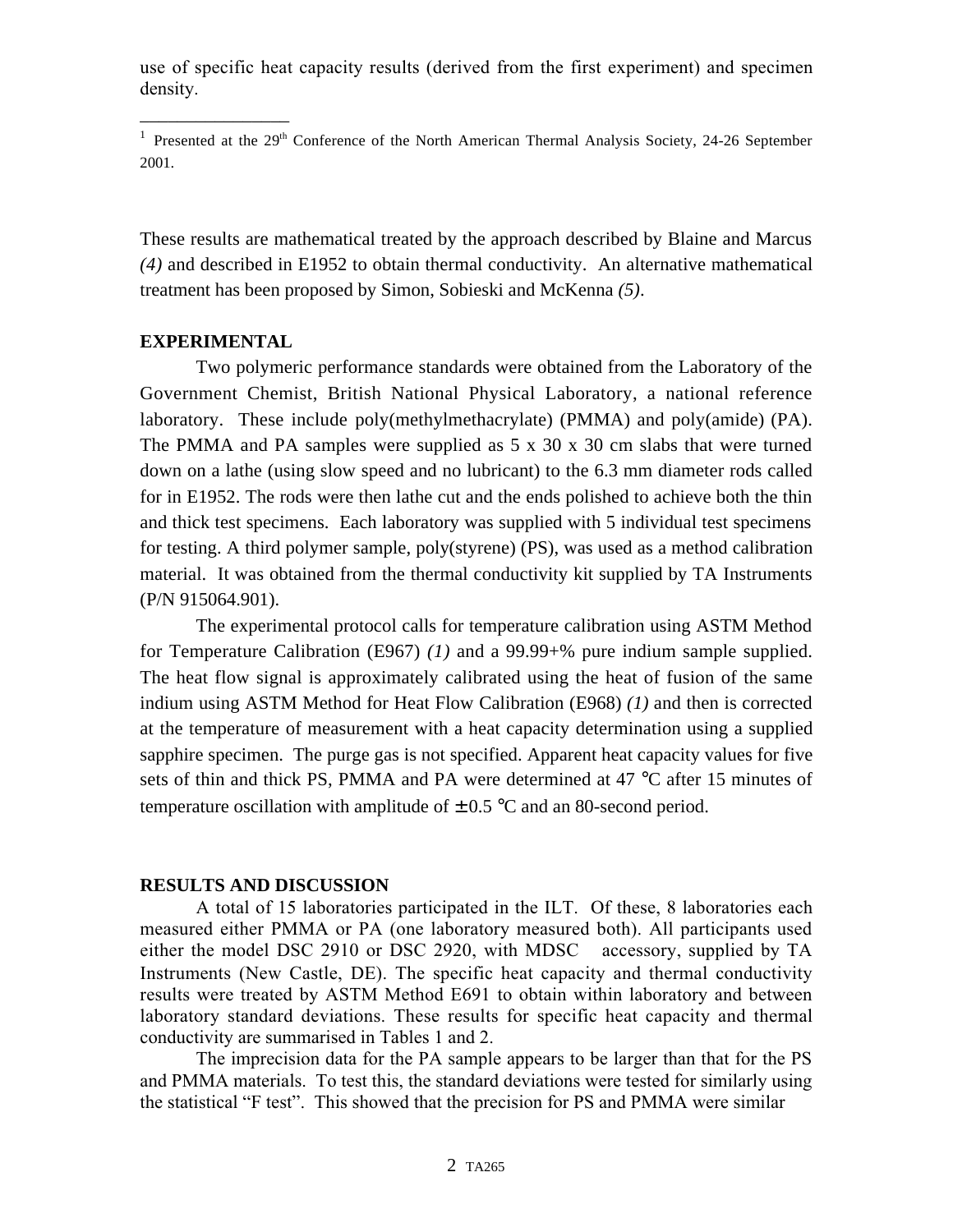|                    |     |                     | Within Lab.         |            | Between Lab.        |            |
|--------------------|-----|---------------------|---------------------|------------|---------------------|------------|
| Polymer            | No. | Mean                | Std. Dev.           | <b>RSD</b> | Std. Dev.           | <b>RSD</b> |
|                    |     | $(J g^{-1} K^{-1})$ | $(J g^{-1} K^{-1})$ | (% )       | $(J g^{-1} K^{-1})$ | (% )       |
|                    |     |                     |                     |            |                     |            |
| <b>PS</b>          | 14  | 1.403               | 0.0423              | 3.0        | 0.128               | 9.1        |
| <b>PMMA</b>        | 7   | 1.538               | 0.0297              | 1.9        | 0.0885              | 5.8        |
| <b>PA</b>          | 8   | 1.870               | 0.105               | 5.6        | 0.249               | 13         |
|                    |     |                     |                     |            |                     |            |
| pooled (PS & PMMA) |     | 0.039               | 3.7                 | 0.12       | 8.8                 |            |
|                    |     |                     |                     |            |                     |            |

Table 1 - Specific Heat Capacity Precision at 47 °C

\_\_\_\_\_\_\_\_\_\_\_\_\_\_\_\_\_\_\_\_\_\_\_\_\_\_\_\_\_\_\_\_\_\_\_\_\_\_\_\_\_\_\_\_\_\_\_\_\_\_\_\_\_\_\_\_\_\_\_\_\_\_\_\_\_\_\_\_\_\_\_\_\_\_\_\_\_\_\_\_\_\_\_\_\_\_\_\_

while that for PA was statistically different. A review of the protocol provided two potential reasons for this dissimilarity; the first dealing with inexperience of operators for the PA sample and the second dealing with moisture content. These are discussed below. Based upon the dissimilarity observed above, only the data for PS and PMMA were evaluated for the remaining portion of the ILT.

The repeatability and reproducibility results for PS and PMMA were pooled according to Practice for Statistical Treatment of Thermoanalytical Data (E 1970) *(1)* and are also presented in Tables 1 and 2. The pooled specific heat capacity relative repeatability and reproducibility standard deviations are 0.037 J  $g^{-1} K^{-1}$  and 0.12 J  $g^{-1} K^{-1}$ , respectively. The pooled thermal conductivity relative repeatability and reproducibility standard deviations are  $0.021$  and  $0.40$  W m<sup>-1</sup> K<sup>-1</sup>, respectively.

A commonly used rule-of-thumb for interlaboratory studies is that the between laboratory reproducibility should be about twice the within laboratory repeatability. This is the case for the individual PS, PMMA, and PA results as well as the overall pooled value. This satisfaction of the rule-of-thumb test indicates that the experiments are "in control".

Thermal diffusivity information is also obtained by E1952 using the thermal conductivity and specific heat capacity data already obtained. The precision of thermal diffusivity data is estimated by propagation of uncertainties method. Thermal diffusivity repeatability is estimated at 12 %.

In ASTM standards, the repeatability value  $(r)$  and the reproducibility value  $(R)$ are used to anticipate the within and between laboratory variance. The repeatability and reproducibility valued estimate the 95% confidence interval between two results. The repeatability and reproducibility values are obtained by multiplying the within and between laboratory standard deviations by 2.8.

## Bias

Bias is determined by comparing the mean results obtained by the ILT with standard, known or literature values. That is, bias = (observed value) - (reference value).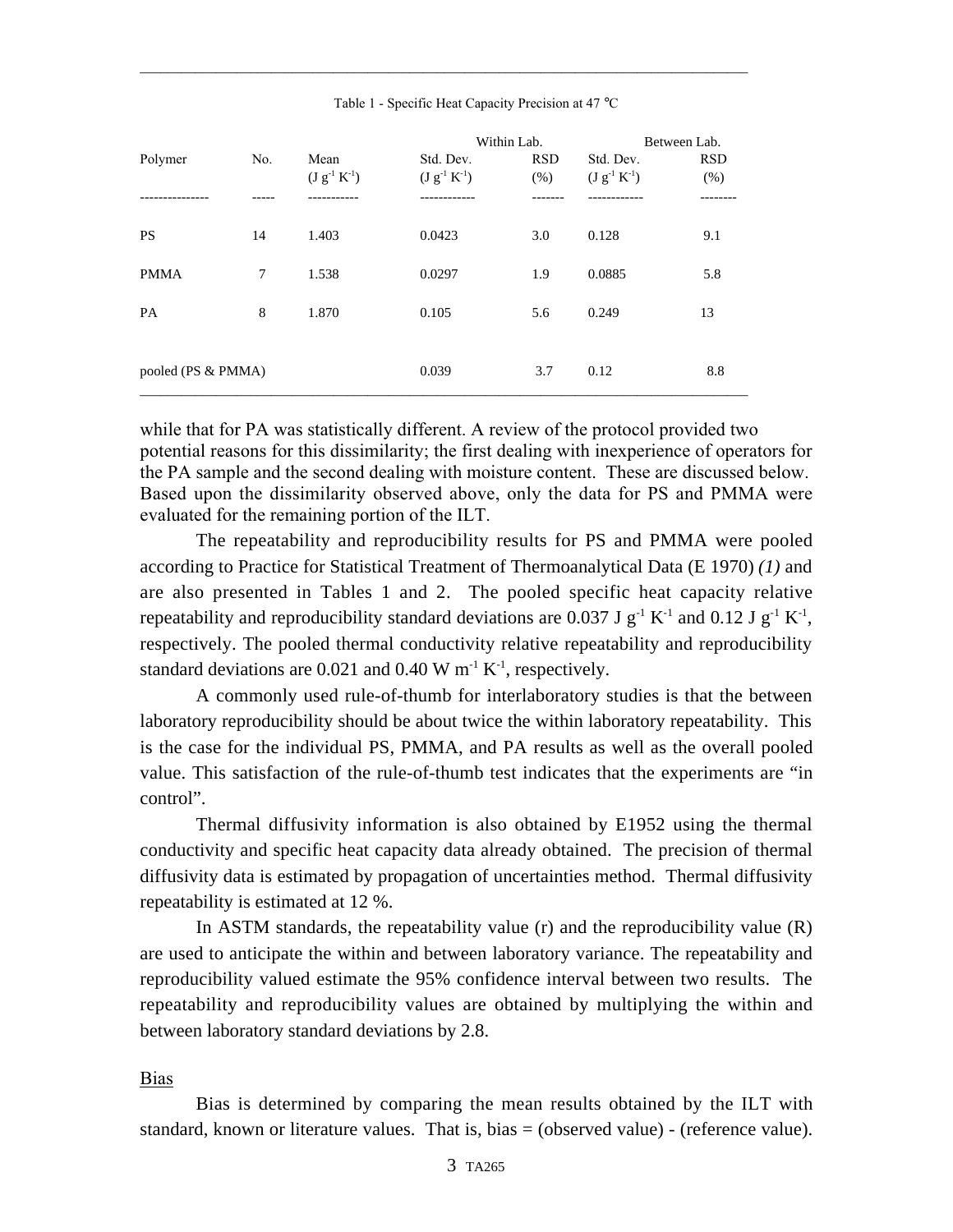PS and PMMA specific heat capacity reference values are taken from E1952 *(1, 6, 7, 8)* while that for the thermal conductivity of PMMA was obtained from the Certificate provided by the Laboratory of the Government Chemist. The pooled PS and PMMA specific heat capacity bias is 6.8%. The PMMA thermal conductivity bias is -6.1 %.

|                    | Table 2 - Thermal Conductivity Precision at 47 °C |                             |                                                 |                    |                                                  |                    |  |  |  |
|--------------------|---------------------------------------------------|-----------------------------|-------------------------------------------------|--------------------|--------------------------------------------------|--------------------|--|--|--|
| Polymer            | No.                                               | Mean<br>$(W m^{-1} K^{-1})$ | Within Lab.<br>Std. Dev.<br>$(W m^{-1} K^{-1})$ | <b>RSD</b><br>(% ) | Between Lab.<br>Std. Dev.<br>$(W m^{-1} K^{-1})$ | <b>RSD</b><br>(% ) |  |  |  |
|                    |                                                   |                             |                                                 |                    |                                                  |                    |  |  |  |
| <b>PS</b>          | 14                                                | 0.176                       | 0.0230                                          | 13.                | 0.0478                                           | 27                 |  |  |  |
| <b>PMMA</b>        | 8                                                 | 0.185                       | 0.0161                                          | 8.7                | 0.0186                                           | 10                 |  |  |  |
| <b>PA</b>          | 8                                                 | 0.290                       | 0.0675                                          | 23.                | 0.0888                                           | 31                 |  |  |  |
| pooled (PS & PMMA) |                                                   | 0.021                       | 12.                                             | 0.040              | 23                                               |                    |  |  |  |

\_\_\_\_\_\_\_\_\_\_\_\_\_\_\_\_\_\_\_\_\_\_\_\_\_\_\_\_\_\_\_\_\_\_\_\_\_\_\_\_\_\_\_\_\_\_\_\_\_\_\_\_\_\_\_\_\_\_\_\_\_\_\_\_\_\_\_\_\_\_\_\_\_\_\_\_\_\_\_\_\_\_\_\_\_\_\_\_

### Comparison to Other Methods

To assess whether these precisions are reasonable, the precision of other thermal conductivity measurement was examined. ASTM lists over 30 methods for the measurement of thermal conductivity, only a few of these methods, however, have precision and bias information derived from an interlaboratory test. A few methods (D2214, D4351, D5334, E1225) *(1)*, requiring specific dedicated apparatus, indicate within laboratory repeatability of 6 to 10%. The values determined here are in the same range as those results but are slightly higher.

For specific heat capacity values, comparison may be made to the results for ASTM E1261 Heat Capacity by DSC (E 1261) *(1)* showing within laboratory repeatability relative standard deviation of 2.2 % and a between laboratory reproducibility relative standard deviation of 3.0 %. The polymer sample bias for that method is identified as -1.1 %.

### Discussion

Earlier, it was observed that the imprecision in the PA was statistically different (poorer) than that for the PS and PMMA. The reason for this dissimilarity was examined. One source of this imprecision was thought to be the experience of the operator since the participants in the ILT were selected in a non-random basis. That is, in response to an appeal for volunteers, packages containing the PMMA performance materials were first distributed until a total of 10 volunteer laboratories were reached. This was done to ensure that a sufficient number of laboratories would be obtained for at least one of the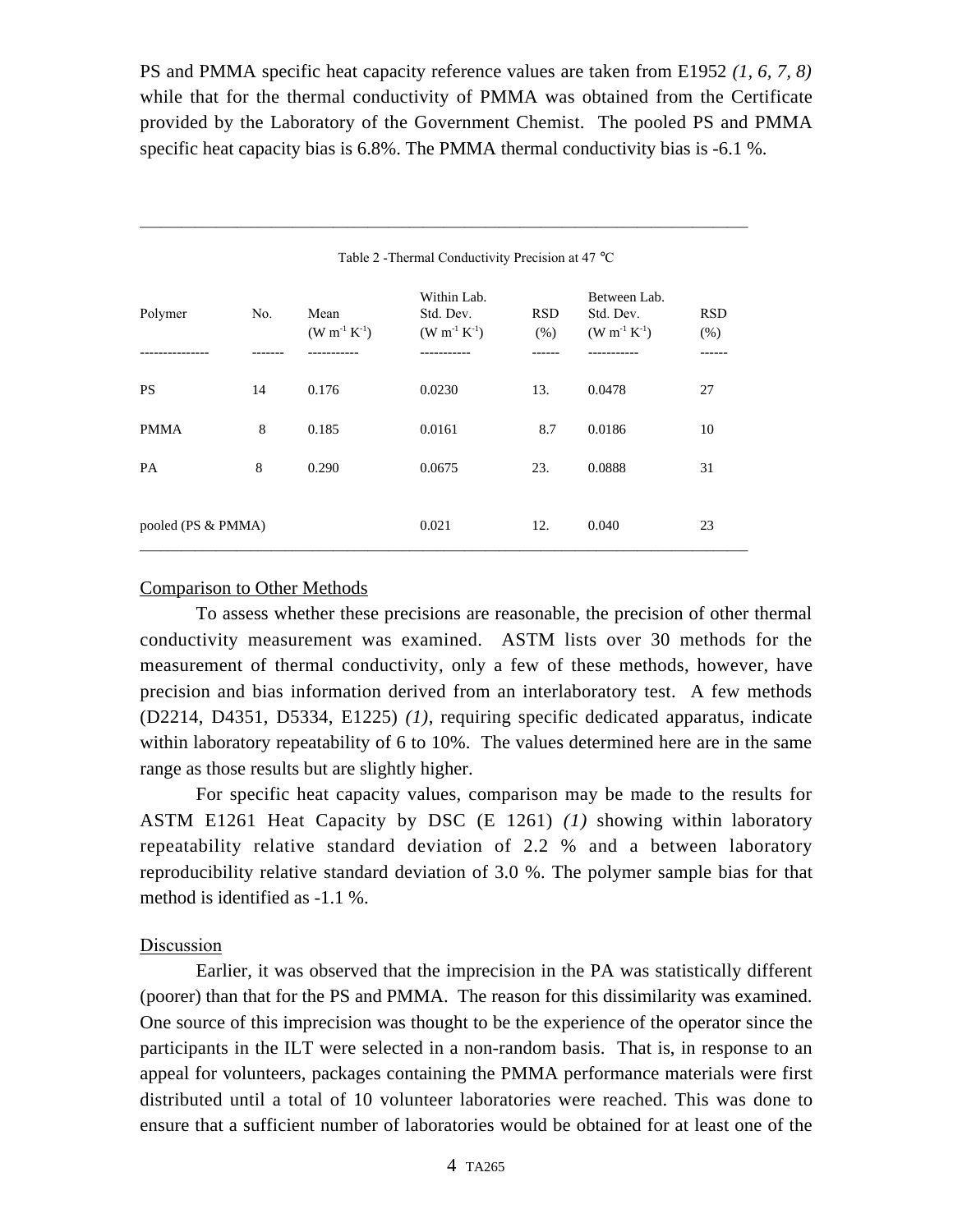materials. Once this participation goal was reached, packages containing the PA performance material were distributed. A total of 18 volunteer laboratories were eventually obtained, 9 for each material. As the results were returned by participants, they were immediately treated by E 691 to screen for outliers. As the first few results arrive the within and between laboratory results were very close with a relative standard deviation of 3%. As more and more results arrived, the precision became poorer. Indeed, as the deadline approached, the technical contact for the method received an increasing number of queries concerning interpretation of basic calibration steps in the method, indicating that the participants were neophytes. Once all of the data was in and the full statistical treatment applied, all of the outliers were among the actual late arrivals.

This is interpreted to indicate that those laboratories familiar and practiced with the method are able to achieve higher precision and accuracy. While those who were running the method for the first time, suffered with poorer results. This, of course, is not an unexpected result.

This was confirmed by examination of the results from one laboratory that performed measurements on both PMMA and PA. The precisions of these two measurements was uniform showing a range of 3.4% (absolute) among the thermal conductivity results and 0.49% (absolute) among the specific heat capacity precision values. This further supports the position that increased imprecision in the PA results derives from the inexperience of the operators.

A second potential explanation for the imprecision in the PA result lies with its hygroscope nature. Due to its polar nature, PA material may readily absorb up to 4% moisture from the atmosphere. As the ILT protocol called for analysis of the materials on an "as received" basis, it is thought that differences in moisture contact might be a source of the PA imprecision.

The specific heat capacity of water is 1.5642 J  $g^{-1} K^{-1}$  while that of poly(hexamethylenediamineadipate) is 4.180 J  $g^{-1}K^{-1}$  (7, 8). Thus a 2.25 % difference in specific heat capacity may result from 3% change in moisture content of the PA. From the principle of propagation of uncertainties, this results in a 6.8% change in thermal conductivity and could easily account for the observe PA imprecision.

# **CONCLUSIONS**

The precision and bias of ASTM Method E 1952 for thermal conductivity by MTDSC was evaluated by interlaboratory testing. The within laboratory repeatability standard deviations was found to be 12 %. The between laboratory reproducibility relative standard deviation was found to be 23 %. The bias of the method was similarly found to be  $-6.1\%$ .

In addition, the precision and bias of MTDSC measurement of specific heat capacity was also evaluated and found to be 3.7%. The between laboratory reproducibility relative standard deviation was found to be 8.8 %. The bias of the method was found to be 6.8 %.